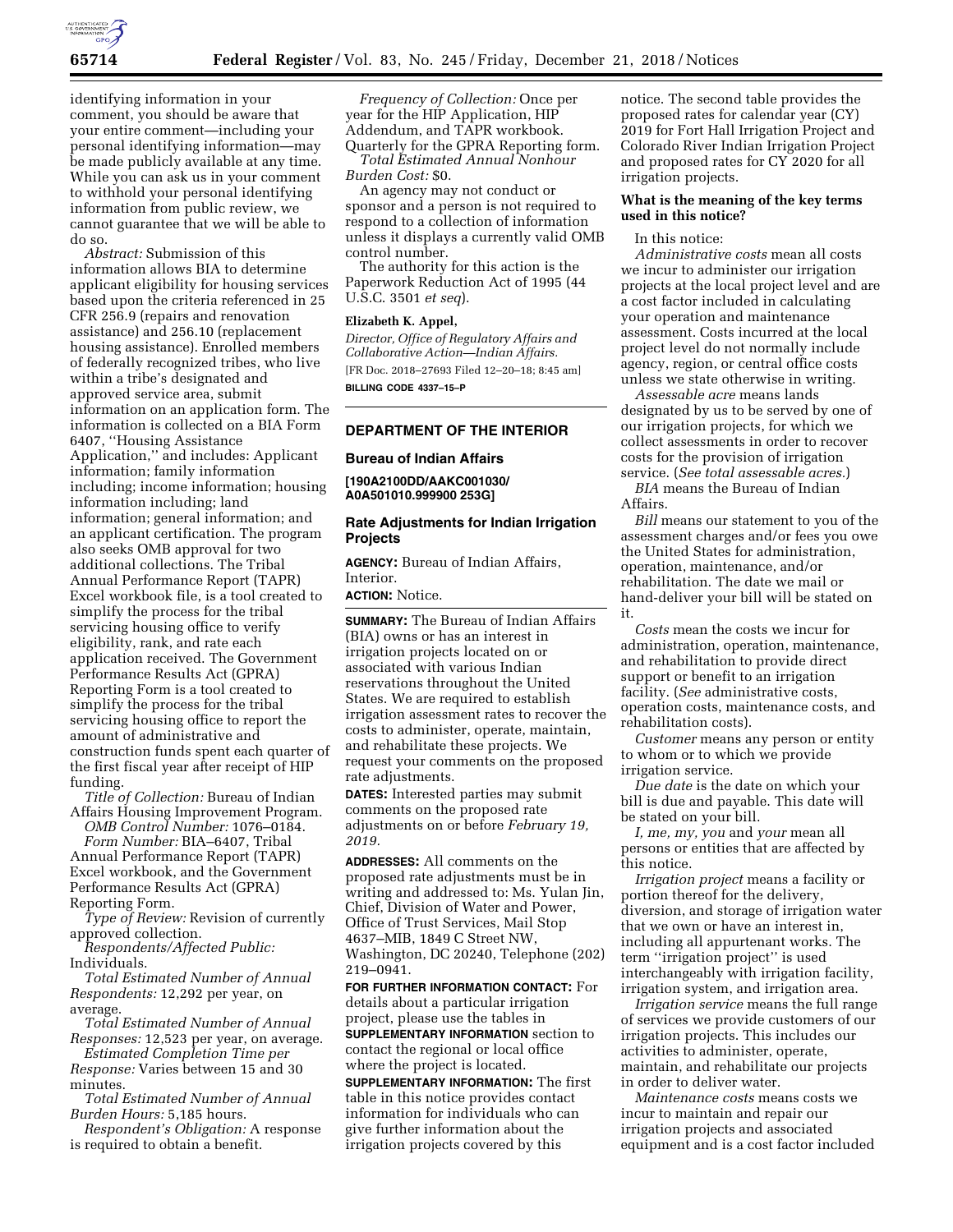in calculating your operation and maintenance assessment.

*Operation and maintenance (O&M) assessment* means the periodic charge you must pay us to reimburse costs of administering, operating, maintaining, and rehabilitating irrigation projects consistent with this notice and our supporting policies, manuals, and handbooks.

*Operation or operating costs* means costs we incur to operate our irrigation projects and equipment and is a cost factor included in calculating your O&M assessment.

*Past due bill* means a bill that has not been paid by the close of business on the 30th day after the due date as stated on the bill. Beginning on the 31st day after the due date, we begin assessing additional charges accruing from the due date.

*Rehabilitation costs* means costs we incur to restore our irrigation projects or features to original operating condition or to the nearest state which can be achieved using current technology and is a cost factor included in calculating your O&M assessment.

*Responsible party* means an individual or entity that owns or leases land within the assessable acreage of one of our irrigation projects and is responsible for providing accurate information to our billing office and paying a bill for an annual irrigation rate assessment.

*Total assessable acres* means the total acres served by one of our irrigation projects.

*Water delivery* is an activity that is part of the irrigation service we provide our customers when water is available.

*We, us,* and *our* mean the United States Government, the Secretary of the Interior, the BIA, and all who are authorized to represent us in matters covered under this notice.

#### **Does this notice affect me?**

This notice affects you if you own or lease land within the assessable acreage of one of our irrigation projects or if you have a carriage agreement with one of our irrigation projects.

#### **Where can I get information on the regulatory and legal citations in this notice?**

You can contact the appropriate office(s) stated in the tables for the irrigation project that serves you, or you can use the internet site for the Government Printing Office at *[http://](http://www.gpo.gov) [www.gpo.gov.](http://www.gpo.gov)* 

#### **Why are you publishing this notice?**

We are publishing this notice to inform you that we propose to adjust

our irrigation assessment rates. This notice is published in accordance with the BIA's regulations governing its operation and maintenance of irrigation projects, found at 25 CFR part 171. This regulation provides for the establishment and publication of the proposed rates for annual irrigation assessments as well as related information about our irrigation projects.

### **What authorizes you to issue this notice?**

Our authority to issue this notice is vested in the Secretary of the Interior by 5 U.S.C. 301 and the Act of August 14, 1914 (38 Stat. 583; 25 U.S.C. 385). The Secretary has in turn delegated this authority to the Assistant Secretary— Indian Affairs under Part 209, Chapter 8.1A, of the Department of the Interior's Departmental Manual.

#### **When will you put the rate adjustments into effect?**

We will put the rate adjustments into effect for CY 2019 and CY 2020.

#### **How do you calculate irrigation rates?**

We calculate annual irrigation assessment rates in accordance with 25 CFR part 171.500 by estimating the annual costs of operation and maintenance at each of our irrigation projects and then dividing by the total assessable acres for that particular irrigation project. The result of this calculation for each project is stated in the rate table in this notice.

#### **What kinds of expenses do you consider in determining the estimated annual costs of operation and maintenance?**

Consistent with 25 CFR part 171.500, these expenses include the following:

(a) Personnel salary and benefits for the project engineer/manager and project employees under the project engineer/manager's management or control;

(b) Materials and supplies;

(c) Vehicle and equipment repairs; (d) Equipment costs, including lease fees;

(e) Depreciation;

(f) Acquisition costs;

(g) Maintenance of a reserve fund available for contingencies or emergency costs needed for the reliable operation of the irrigation facility infrastructure;

(h) Maintenance of a vehicle and heavy equipment replacement fund;

(i) Systematic rehabilitation and replacement of project facilities;

(j) Contingencies for unknown costs and omitted budget items; and

(k) Other expenses we determine necessary to properly perform the activities and functions characteristic of an irrigation project.

### **When should I pay my irrigation assessment?**

We will mail or hand-deliver your bill notifying you (a) the amount you owe to the United States and (b) when such amount is due. If we mail your bill, we will consider it as being delivered no later than five business days after the day we mail it. You should pay your bill by the due date stated on the bill.

#### **What information must I provide for billing purposes?**

All responsible parties are required to provide the following information to the billing office associated with the irrigation project where you own or lease land within the project's assessable acreage or to the billing office associated with the irrigation project with which you have a carriage agreement:

(1) The full legal name of person or entity responsible for paying the bill;

(2) An adequate and correct address for mailing or hand delivering our bill; and

(3) The taxpayer identification number or social security number of the person or entity responsible for paying the bill.

### **Why are you collecting my taxpayer identification number or social security number?**

Public Law 104–134, the Debt Collection Improvement Act of 1996, requires that we collect the taxpayer identification number or social security number before billing a responsible party and as a condition to servicing the account.

## **What happens if I am a responsible party but I fail to furnish the information required to the billing office responsible for the irrigation project within which I own or lease assessable land or for which I have a carriage agreement?**

If you are late paying your bill because of your failure to furnish the required information listed above, you will be assessed interest and penalties as provided below, and your failure to provide the required information will not provide grounds for you to appeal your bill or any penalties assessed.

## **What can happen if I do not provide the information required for billing purposes?**

We can refuse to provide you irrigation service.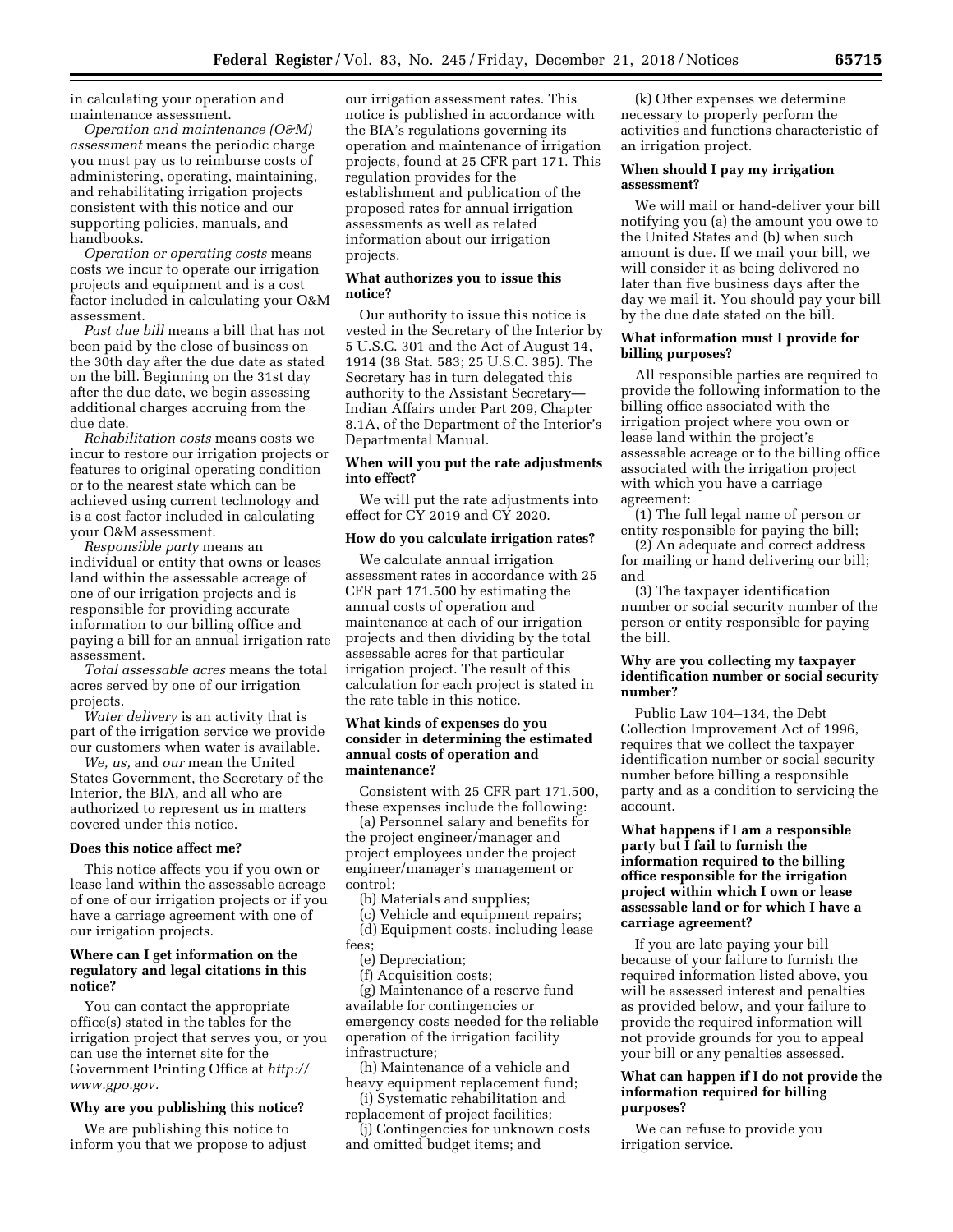### **If I allow my bill to become past due, could this affect my water delivery?**

Yes. 25 CFR 171.545(a) states: ''We will not provide you irrigation service until: (1) Your bill is paid; or (2) You make arrangement for payment pursuant to § 171.550 of this part.'' If we do not receive your payment before the close of business on the 30th day after the due date stated on your bill, we will send you a past due notice. This past due notice will have additional information concerning your rights. We will consider your past due notice as delivered no later than five business days after the day we mail it. We follow the procedures provided in 31 CFR 901.2, ''Demand for Payment,'' when demanding payment of your past due bill.

## **Are there any additional charges if I am late paying my bill?**

Yes. We will assess you interest on the amount owed, using the rate of interest established annually by the Secretary of the United States Treasury (Treasury) to calculate what you will be assessed. You will not be assessed this charge until your bill is past due. However, if you allow your bill to become past due, interest will accrue from the original due date, not the past due date. Also, you will be charged an administrative fee of \$12.50 for each time we try to collect your past due bill. If your bill becomes more than 90 days past due, you will be assessed a penalty charge of six percent per year, which will accrue from the date your bill initially became past due. Pursuant to 31 CFR 901.9, ''Interest, penalties and administrative costs,'' as a Federal agency, we are required to charge

interest, penalties, and administrative costs in accordance with 31 U.S.C. 3717.

## **What else will happen to my past due bill?**

If you do not pay your bill or make payment arrangements to which we agree, we are required to send your past due bill to the Treasury for further action. Under the provisions of 31 CFR 901.1, ''Aggressive agency collection activity," Federal agencies should consider referring debts that are less than 180 days delinquent, and we must send any unpaid annual irrigation assessment bill to Treasury no later than 180 days after the original due date of the bill.

## **Who can I contact for further information?**

The following tables are the regional and project/agency contacts for our irrigation facilities.

| Project name                      | Project/agency contacts                                                                                                                                                                                                                                                                                                |  |  |
|-----------------------------------|------------------------------------------------------------------------------------------------------------------------------------------------------------------------------------------------------------------------------------------------------------------------------------------------------------------------|--|--|
|                                   | <b>Northwest Region Contacts</b>                                                                                                                                                                                                                                                                                       |  |  |
|                                   | Bryan Mercier, Regional Director, Bureau of Indian Affairs, Northwest Regional Office, 911 NE 11th Avenue, Portland, OR 97232-4169,<br>Telephone: (503) 231-6702.                                                                                                                                                      |  |  |
| Flathead Irrigation Project       | Peter Plant, Acting Superintendent, Peter Plant, Irrigation Project Manager, P.O. Box 40, Pablo, MT 59855,<br>Telephone: (406) 675-0207 ext. 1, Superintendent, (406) 745-2661 ext. 2, Project Manager.                                                                                                                |  |  |
| Fort Hall Irrigation Project      | David Bollinger, Irrigation Project Manager, Building #2 Bannock Ave., Fort Hall, ID 83203-0220, Tele-<br>phone: (208) 238-6264.                                                                                                                                                                                       |  |  |
| Wapato Irrigation Project         | David Shaw, Superintendent, Larry Nelson, Acting Project Administrator, P.O. Box 220, Wapato, WA<br>98951-0220, Telephone: (509) 865-2421, Superintendent, (509) 877-3155, Acting Project Administrator.                                                                                                               |  |  |
|                                   | <b>Rocky Mountain Region Contacts</b>                                                                                                                                                                                                                                                                                  |  |  |
|                                   | Robert 'Gabe' Morgan, Acting Regional Director, Bureau of Indian Affairs, Rocky Mountain Regional Office, 2021 4th Ave. North, Billings, MT<br>59101, Telephone: (406) 247-7943.                                                                                                                                       |  |  |
| Blackfeet Irrigation Project      | Thedis Crowe, Superintendent, Greg Tatsey, Irrigation Project Manager, Box 880, Browning, MT 59417,                                                                                                                                                                                                                    |  |  |
| Crow Irrigation Project           | Telephones: (406) 338-7544, Superintendent, (406) 338-7519, Irrigation Project Manager.<br>Michael Addy, Acting Superintendent, Jim Gappa, Acting Irrigation Project Manager, P.O. Box 69, Crow<br>Agency, MT 59022, Telephones: (406) 638-2672, Superintendent, (406) 247-7998, Acting Irrigation<br>Project Manager. |  |  |
| Fort Belknap Irrigation Project   | Dave Hopkins, Acting Superintendent, Jim Gappa, Acting Irrigation Project Manager (BIA), (Project oper-<br>ations & maintenance contracted to Tribes), R.R.1, Box 980, Harlem, MT 59526, Telephones: (406)<br>353–2901, Superintendent, (406) 353–8466, Irrigation Project Manager (Tribal Office).                    |  |  |
| Fort Peck Irrigation Project      | Howard Beemer, Superintendent, Huber Wright, Acting Irrigation Project Manager, P.O. Box 637, Poplar,<br>MT 59255, Telephones: (406) 768–5312, Superintendent, (406) 653–1752, Irrigation Project Manager.                                                                                                             |  |  |
| Wind River Irrigation Project     | Norma Gourneau, Superintendent, Jim Gappa, Acting Irrigation Project Manager, P.O. Box 158, Fort<br>Washakie, WY 82514, Telephones: (307) 332-7810, Superintendent, (406) 247-7998, Acting Irrigation<br>Project Manager.                                                                                              |  |  |
|                                   | <b>Southwest Region Contacts</b>                                                                                                                                                                                                                                                                                       |  |  |
|                                   | John D. Halliday, Acting Regional Director, Bureau of Indian Affairs, Southwest Regional Office, 1001 Indian School Road, Albuquerque, NM<br>87104, Telephone: (505) 563-3100.                                                                                                                                         |  |  |
| Pine River Irrigation Project     | Priscilla Bancroft, Superintendent, Vickie Begay, Irrigation Project Manager, P.O. Box 315, Ignacio, CO<br>81137-0315, Telephones: (970) 563-4511, Superintendent, (970) 563-9484, Irrigation Project Manager.                                                                                                         |  |  |
|                                   | <b>Western Region Contacts</b>                                                                                                                                                                                                                                                                                         |  |  |
|                                   | Bryan Bowker, Regional Director, Bureau of Indian Affairs, Western Regional Office, 2600 N Central Ave., 4th Floor Mailroom, Phoenix, AZ<br>85004, Telephone: (602) 379-6600.                                                                                                                                          |  |  |
| Colorado River Irrigation Project | Kellie Youngbear, Superintendent, Gary Colvin, Irrigation Project Manager, 12124 1st Avenue, Parker, AZ<br>85344, Telephone: (928) 669-7111.                                                                                                                                                                           |  |  |
|                                   |                                                                                                                                                                                                                                                                                                                        |  |  |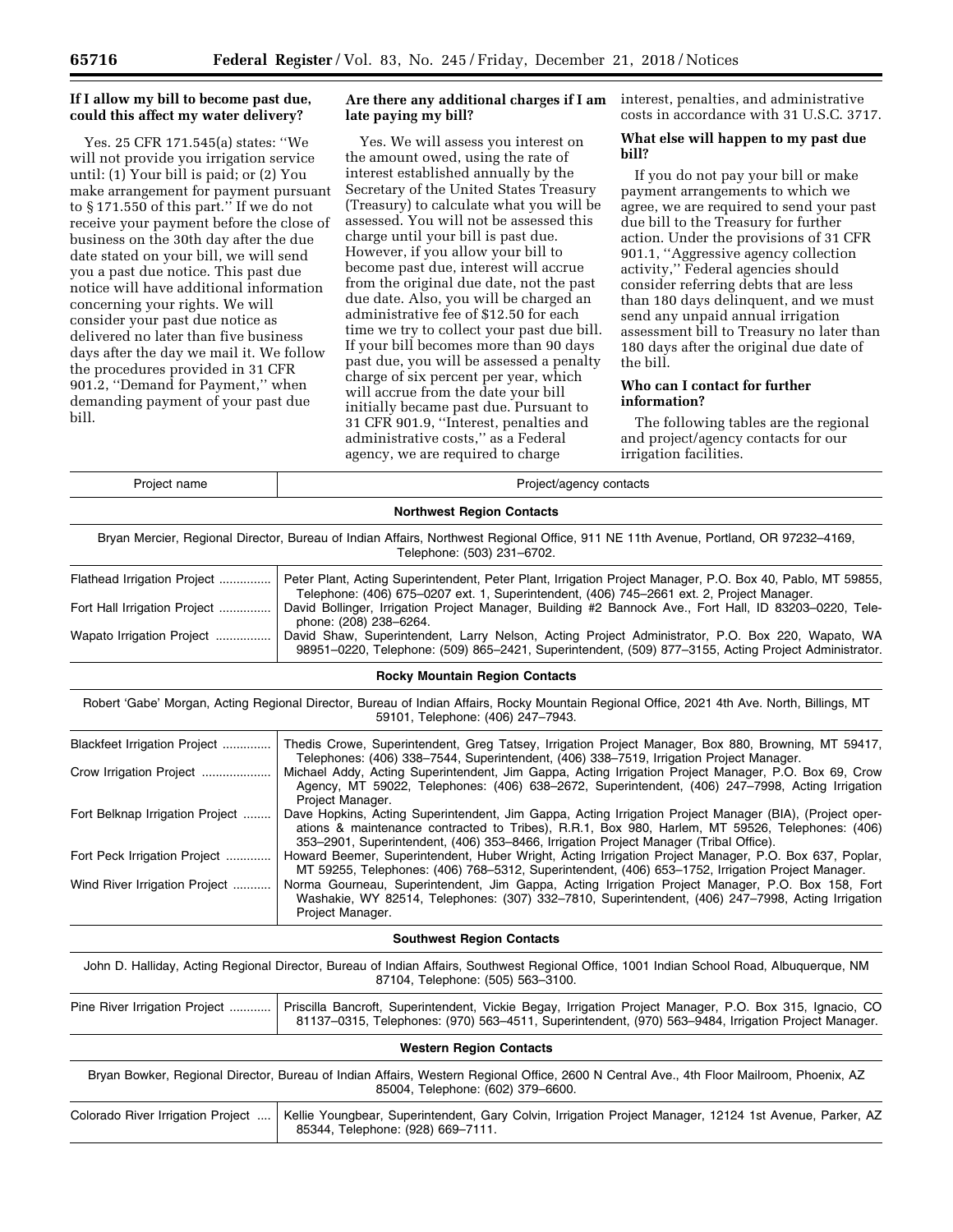| Project name                                                   | Project/agency contacts                                                                                                                                                                                                |  |  |
|----------------------------------------------------------------|------------------------------------------------------------------------------------------------------------------------------------------------------------------------------------------------------------------------|--|--|
| Duck Valley Irrigation Project                                 | Joseph McDade, Superintendent, (Project operations & management compacted to Tribes), 2719 Argent<br>Avenue, Suite 4, Gateway Plaza, Elko, NV 89801, Telephone: (775) 738-5165, (208) 759-3100, Tribal<br>Office.      |  |  |
| Yuma Project, Indian Unit                                      | Denni Shields, Superintendent, 256 South Second Avenue, Suite D, Yuma, AZ 85364, Telephone: (928)<br>782-1202.                                                                                                         |  |  |
| San Carlos Irrigation Project Indian<br>Works and Joint Works. | Ferris Begay, Project Manager, Clarence Begay, Irrigation Manager, 13805 N Arizona Boulevard, Coo-<br>lidge, AZ 85128, Telephone: (520) 723-6225.                                                                      |  |  |
| Uintah Irrigation Project                                      | Antonio Pingree, Acting Superintendent, Ken Asay, Irrigation System Manager, P.O. Box 130, Fort<br>Duchesne, UT 84026, Telephone: (435) 722–4300, Acting Superintendent, (435) 722–4344, Irrigation<br>System Manager. |  |  |
| Walker River Irrigation Project                                | Robert Eben, Superintendent, 311 E Washington Street, Carson City, NV 89701, Telephone: (775) 887–<br>3500.                                                                                                            |  |  |

## **What irrigation assessments or charges are proposed for adjustment by this notice?**

The rate table below contains: (1) Current rates for all irrigation projects

where we recover costs of administering, operating, maintaining, and rehabilitating them; (2) proposed rates for CY 2019 for Fort Hall Irrigation Project and Colorado River Irrigation Project, where after further review BIA

proposes to revise the CY 2019 rates; and (3) proposed rates for CY 2020 for all Irrigation Projects. An asterisk immediately following the rate category notes the irrigation projects where rates are proposed for adjustment.

| Project name                             | Rate category            | Final<br>2018 rate               | Final<br>2019 rate | Proposed<br>2020 rate |  |  |
|------------------------------------------|--------------------------|----------------------------------|--------------------|-----------------------|--|--|
| <b>Northwest Region Rate Table</b>       |                          |                                  |                    |                       |  |  |
| <b>Flathead Irrigation Project</b>       | Basic per acre-A         |                                  |                    | \$33.50.              |  |  |
|                                          | Basic per acre-B         | 14.50                            |                    | 16.75.                |  |  |
|                                          | Minimum Charge per tract |                                  |                    | 75.00.                |  |  |
| Fort Hall Irrigation Project             | Basic per acre*          |                                  |                    | 58.50.                |  |  |
| (See Note #1).                           | Minimum Charge per tract |                                  |                    | 39.00.                |  |  |
| Fort Hall Irrigation                     | Basic per acre*          |                                  |                    | 38.00.                |  |  |
| Project-Minor Units<br>(See Note $#1$ ). | Minimum Charge per tract |                                  |                    | 39.00.                |  |  |
| Fort Hall Irrigation                     | Basic per acre*          |                                  |                    | 63.50.                |  |  |
| Project-Michaud Unit                     | Pressure per acre*       |                                  |                    | 39.00.                |  |  |
| (See Note #1).                           | Minimum Charge per tract |                                  |                    |                       |  |  |
| Wapato Irrigation Project-               | Minimum Charge per bill  |                                  |                    | 25.00.                |  |  |
| Toppenish/Simcoe Units.                  | Basic per acre           |                                  |                    | 25.00.                |  |  |
| Wapato Irrigation Project-               | Minimum Charge per bill  |                                  |                    | 30.00.                |  |  |
| Ahtanum Units.                           | Basic per acre           |                                  |                    | 30.00.                |  |  |
| Wapato Irrigation Project-               | Minimum Charge per bill  |                                  |                    | 79.00.                |  |  |
| Satus Unit.                              | "A" Basic per acre       |                                  |                    | 79.00                 |  |  |
|                                          | "B" Basic per acre       |                                  |                    | 85.00.                |  |  |
| Wapato Irrigation Project-               | Minimum Charge per bill  |                                  |                    | 80.00.                |  |  |
| <b>Additional Works.</b>                 | Basic per acre           |                                  |                    | 80.00.                |  |  |
| Wapato Irrigation Project-               | Minimum Charge per bill  |                                  |                    | 86.00.                |  |  |
| Water Rental.                            | Basic per acre           |                                  |                    | 86.00.                |  |  |
|                                          |                          | Rocky Mountain Region Rate Table |                    |                       |  |  |
|                                          |                          | $\sim$ $\sim$                    | $\sim$ $\sim$      | $\sim$ $\sim$         |  |  |

| <b>Blackfeet Irrigation Project</b><br>Crow Irrigation Project-<br>Willow Creek O&M (in-<br>cludes Agency, Lodge<br>Grass #1, Lodge Grass<br>#2, Reno, Upper Little<br>Horn, and Forty Mile<br>Units). |  | 20.00.<br>28.00. |
|--------------------------------------------------------------------------------------------------------------------------------------------------------------------------------------------------------|--|------------------|
| Crow Irrigation Project-All<br>Others (includes Big-<br>horn, Soap Creek, and<br>Pryor Units).                                                                                                         |  | 28.00.           |
| Crow Irrigation Project-<br>Two Leggins Unit.                                                                                                                                                          |  | 14.00.           |
| Crow Irrigation Two<br>Leggins Drainage District.                                                                                                                                                      |  | 2.00.            |
| Fort Belknap Irrigation<br>Project.                                                                                                                                                                    |  | 17.00.           |
| Fort Peck Irrigation Project                                                                                                                                                                           |  |                  |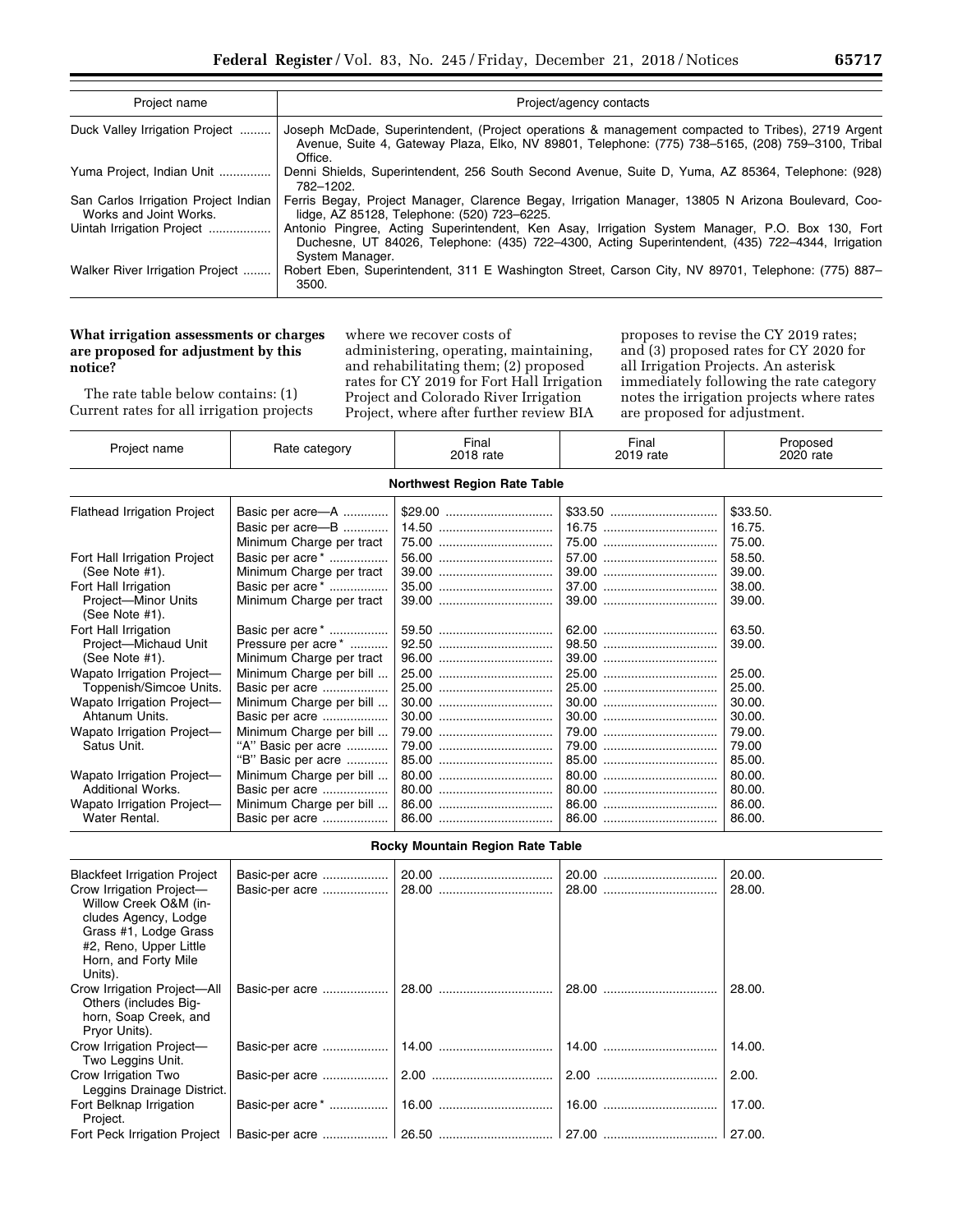| Project name                                                                                     | Rate category                                                 | Final<br>2018 rate                         | Final<br>2019 rate                                                                              | Proposed<br>2020 rate                          |  |  |
|--------------------------------------------------------------------------------------------------|---------------------------------------------------------------|--------------------------------------------|-------------------------------------------------------------------------------------------------|------------------------------------------------|--|--|
| Wind River Irrigation<br>Project-Units 2, 3 and<br>4.                                            | Basic-per acre*                                               |                                            |                                                                                                 | 25.00.                                         |  |  |
| Wind River Irrigation<br>Project-Unit 6.                                                         | Basic-per acre                                                |                                            |                                                                                                 | 22.00.                                         |  |  |
| Wind River Irrigation<br>Project-LeClair District<br>(See Note #2).                              | Basic-per acre                                                |                                            |                                                                                                 | 47.00.                                         |  |  |
| Wind River Irrigation<br>Project-Crow Heart<br>Unit.                                             | Basic-per acre                                                |                                            |                                                                                                 | 16.50.                                         |  |  |
| Wind River Irrigation<br>Project-A Canal Unit.                                                   | Basic-per acre                                                |                                            |                                                                                                 | 16.50.                                         |  |  |
| Wind River Irrigation<br>Project-Riverton Valley<br><b>Irrigation District (See</b><br>Note #2). | Basic-per acre                                                |                                            |                                                                                                 | 30.65.                                         |  |  |
| <b>Southwest Region Rate Table</b>                                                               |                                                               |                                            |                                                                                                 |                                                |  |  |
| Pine River Irrigation<br>Project.                                                                | Minimum Charge per tract<br>Basic-per acre*                   |                                            |                                                                                                 | 50.00<br>20.00                                 |  |  |
|                                                                                                  | <b>Northwest Region Rate Table</b>                            |                                            |                                                                                                 |                                                |  |  |
| Colorado River Irrigation<br>Project (See Note #1).                                              | Basic per acre up to 5.75<br>acre-feet*.                      |                                            |                                                                                                 | 59.00                                          |  |  |
|                                                                                                  | Excess Water per acre-<br>foot over 5.75 acre-feet*.          |                                            |                                                                                                 | 18.00                                          |  |  |
| Duck Valley Irrigation<br>Project (See Note #3).                                                 | Basic per acre <sup>*</sup>                                   |                                            |                                                                                                 | $(+)$                                          |  |  |
| Yuma Project, Indian Unit<br>(See Note #4).                                                      | Basic per acre up to 5.0<br>acre-feet.                        |                                            |                                                                                                 | $(+)$                                          |  |  |
|                                                                                                  | Excess Water per acre-<br>foot over 5.0 acre-feet.            |                                            |                                                                                                 | $(+)$                                          |  |  |
|                                                                                                  | Basic per acre up to 5.0<br>acre-feet (Ranch 5).              |                                            |                                                                                                 | $(+)$                                          |  |  |
| San Carlos Irrigation<br>Project (Joint Works)<br>(See Note #5).                                 | Basic per acre*                                               |                                            |                                                                                                 | 20.00                                          |  |  |
|                                                                                                  | Proposed 2020 Construction Water Rate Schedule:               |                                            |                                                                                                 |                                                |  |  |
|                                                                                                  | Off Project Construction                                      | On Project Construction-<br>Gravity Water. | On Project Construction-Pump Water                                                              |                                                |  |  |
|                                                                                                  | Administrative Fee<br>Usage Fee<br>Excess Water Rate †        | 250.00 per month<br>5.00 per 1,000 gal.    | No Charge<br>No Charge                                                                          | 300.00.<br>100.00 per acre foot.<br>No Charge. |  |  |
| San Carlos Irrigation<br>Project (Indian Works)                                                  | Basic per acre <sup>*</sup>                                   |                                            | † The excess water rate applies to all water used in excess of 50,000 gallons in any one month. | 86.00                                          |  |  |
| (See Note #6).<br>Uintah Irrigation Project<br>Walker River Irrigation                           | Basic per acre <sup>*</sup><br>Minimum Bill<br>Basic per acre |                                            |                                                                                                 | 23.00.<br>25.00.<br>31.00.                     |  |  |
| Project.                                                                                         |                                                               |                                            |                                                                                                 |                                                |  |  |

+ These rates have not yet been determined. BIA will publish a separate notice for these rates at a later date.

\* Notes irrigation projects where rates are proposed for adjustment.

**Note #1**—BIA will not implement the CY 2019 rates published on August 17, 2018 (**Federal Register** Notice 83 FR 41102) for the Fort Hall Irrigation Project and the Colorado River Irrigation Project. After further review, BIA proposes these CY 2019 O&M rates for both projects.

**Note #2**—O&M rates for LeClair and Riverton Valley Irrigation Districts apply to Trust lands that are serviced by each irrigation district. The annual O&M rates are based on budgets submitted by LeClair and Riverton Valley Irrigation Districts, respectively.

**Note #3**—The annual O&M rate is established by the Shoshone-Paiute Tribes who perform O&M under a self-governance compact.

**Note #4**—The O&M rate for the Yuma Project, Indian Unit has two components. The first component of the O&M rate is established by the Bureau of Reclamation (BOR), the owner and operator of the Project. BOR's rate, which is based upon the annual budget submitted by BOR, has not been established for 2019 and 2020. The second component of the O&M rate is established by BIA to cover administrative costs, which includes billing and collections for the Project. The proposed 2019 and 2020 BIA rate component is 3.50/acre.

**Note #5**—The construction water rate schedule proposes the fees assessed for use of irrigation water for non-irrigation purposes.